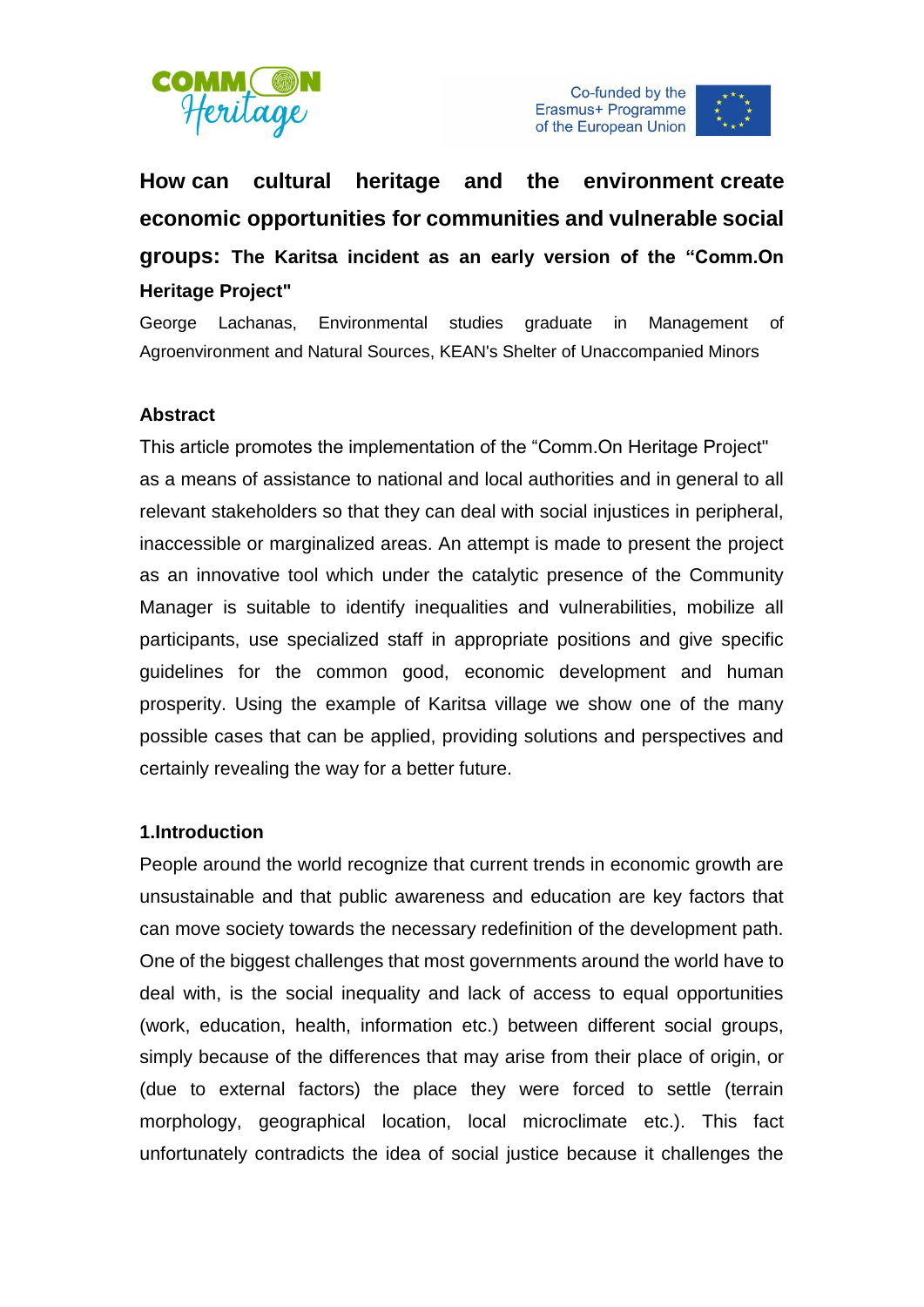





fundamental principle that everyone deserves equal social rights and opportunities. Αs it is understood, there is an immediate, urgent and vital need to provide alternatives and try to discover all those methods and tools that will allow us to create and consolidate conditions of social justice and prosperity.

# **2.Objective - Purpose**

In this article our aim is to deal with vulnerable social groups in inaccessible or marginalized areas living in similar or different demographic - topographical and environmental conditions of different backgrounds and cultural heritage. To highlight the problems, difficulties and peculiarities they face and using new methods, techniques and tools, show how their interconnection - interaction can pull them out of stagnation, giving birth to new different paths that will be used to emerge innovations and skills that in turn will lead to opportunities for social integration cultural development and economic growth that have been deprived so far. In this context we will use the example of how a small community of unaccompanied minor refugees was integrated with the local community, in a semi-mountainous village near the city of Larissa in Greece called Karitsa during the strict restrictions on the movement of people between Nations due to the coronavirus (COVID-19) pandemic and how initiatives like the "Comm.On Heritage Project" can really be implemented.

## **3.Case area**

Karitsa, is a small village built on a slope of mountain Kissavos at an altitude of 272 meters above sea level and is characterized by dense vegetation and endless sea view. It is located northeast of Larissa near the mouth of Pinios river to the Aegean Sea, at latitude 39.8420014109 and longitude 22.7602680245 and has 535 inhabitants, based on the 2001 census. The main occupations of the permanent residents of the village are the production of chestnuts and olives, fishing and tourism. The flora and fauna of the area is very rich, which someone can enjoy, taking walks on the peaks of "Ag. Trinity ", Prof. Elias "and" Dragasta "and on the paths to the small and picturesque beaches (Platia Ammos, Panagitsa, Kalivi, Psarolakas).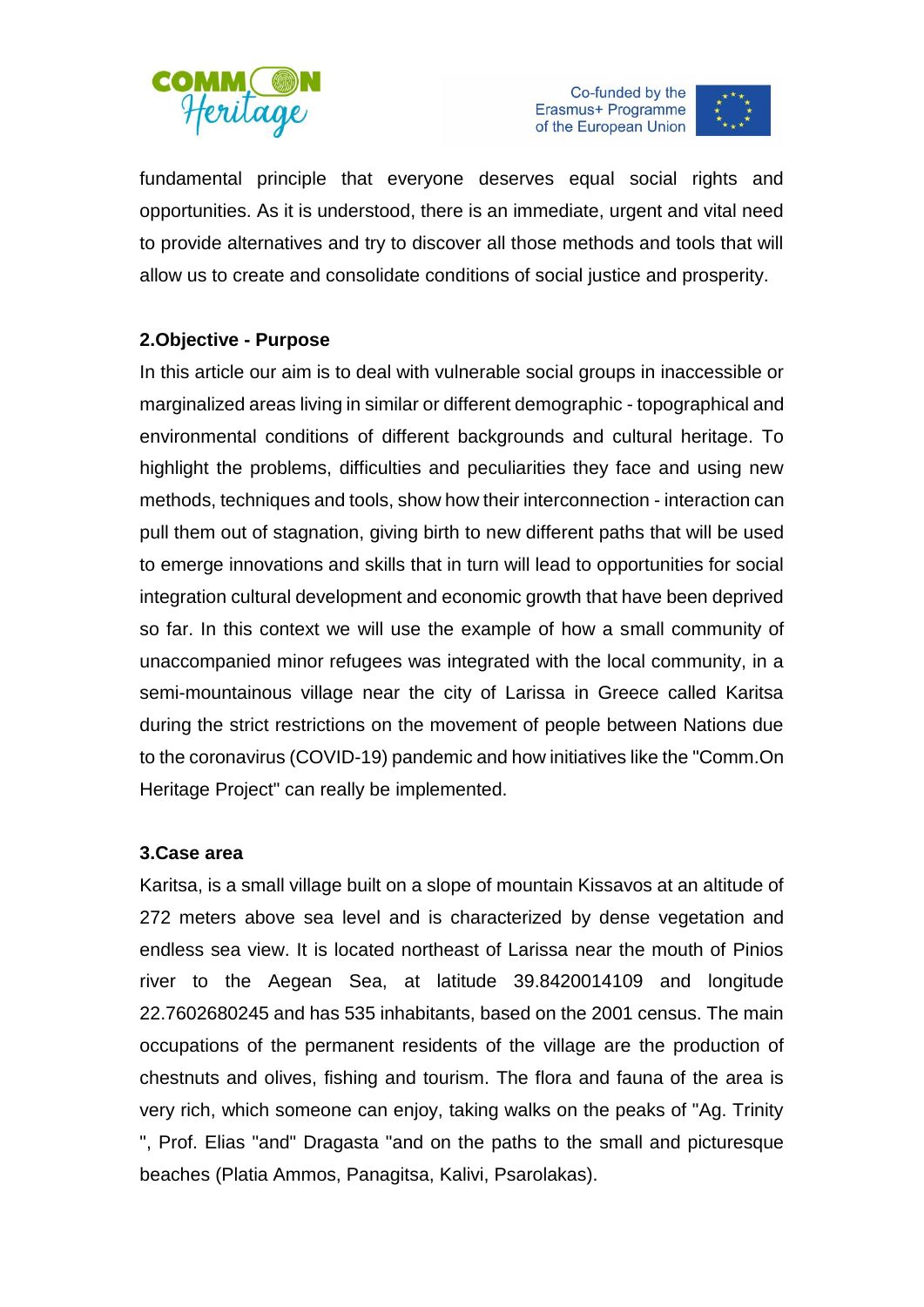



# **4. Definitions**

Since cultural heritage, environment and vulnerability of social groups are three of the fundamental principles of this document, let's see what these concepts define.

**Cultural heritage**: Cultural heritage includes artefacts, monuments, a group of buildings and sites, museums that have a diversity of values including symbolic, historical, artistic, aesthetic, ethnological or anthropological, scientific and social significance. It includes tangible heritage (movable, immobile and underwater), intangible cultural heritage (ICH) embedded into cultural, and natural heritage artefacts, sites or monuments. The definition excludes ICH related to other cultural domains such as festivals, celebration etc. It covers industrial heritage and cave paintings. [1]

**Environment**: The term 'environment' is widely used and has a broad range of definitions, meanings and interpretations. In popular usage, for some people, the term 'environment' means, simply, 'nature'. In its most literal sense, 'environment' simply means 'surroundings' (environs); hence the environment of an individual, object, element or system includes all of the other entities with which it is surrounded. However, in reality, individuals, objects, elements and systems rarely exist in isolation; instead, they tend to interact to varying extents with their surrounding entities. Therefore, it is not particularly helpful to conceptualize the 'environment' without including in that conceptualization some notion of relationship. Individuals, objects, elements and systems influence - and are in turn influenced by - their surroundings. [2]

**Vulnerable social groups**: A vulnerable group can be defined as a "population within a country that has specific characteristics that make it at a higher risk of needing humanitarian assistance than others or being excluded from financial and social services. In a crisis such groups would need extra assistance, which appeals for additional measures, i.e., extra capacity, as a part of the emergency phase of disaster management". [3]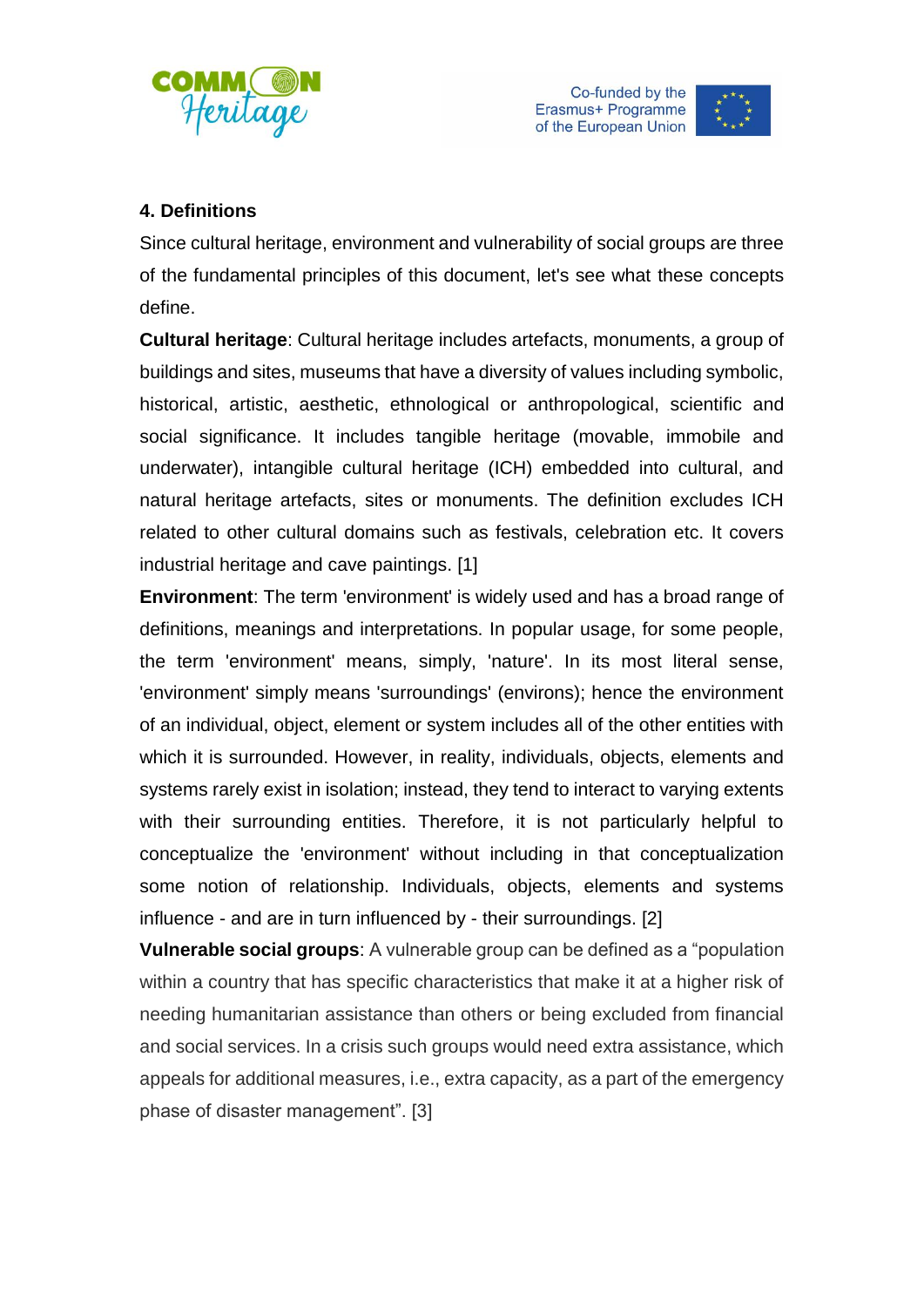



## **5.The "Comm.On Heritage Project"**

The project "COMM.ON HERITAGE". Community Manager for Inclusive Development of Vulnerable Areas based On Heritage" is based on the role that cultural heritage can play in contributing to social inclusion and economic growth in specific context: mountain, semi-peripheral and rural areas. Cultural heritage offers opportunities, but the marginality of the areas prevents the community to benefit from them. These areas need specific competences (merging heritage expertise, community building skills, business modelling, design thinking, new media and social networks, system thinking) aimed at mobilizing community members to make use of their common resources and promoting cultural heritage focusing on the community with a dynamic approach.

In particular, the project aims to contribute to the following initiatives:

1) Common heritage: the cultural heritage belongs to all of us, including adults from third countries who have resettled in Europe in recent years.

2) Sustainability: Heritage in transition: redesign, recovery and preservation of industrial, religious, military sites and landscapes. Tourism and heritage: responsible and sustainable tourism around cultural heritage.

3) Innovation: Heritage-related skills: better education and training for traditional and new professions.

And has three specific objectives:

- 1) To create opportunities for economic development, giving value to the cultural heritage.
- 2) To renew the motivation of local communities, promoting participation and the business approach.
- 3) Promoting inclusive local development, enhancing social and cultural diversity. [4]

Of course, in order for projects like this to be implemented, two basic parameters must be met. Firstly, the willingness of the communities to participate in it and secondly the existence of an individual who will be able to organize and manage the whole project. This person is the so-called Community Manager. Community Manager is intended here as new and hybrid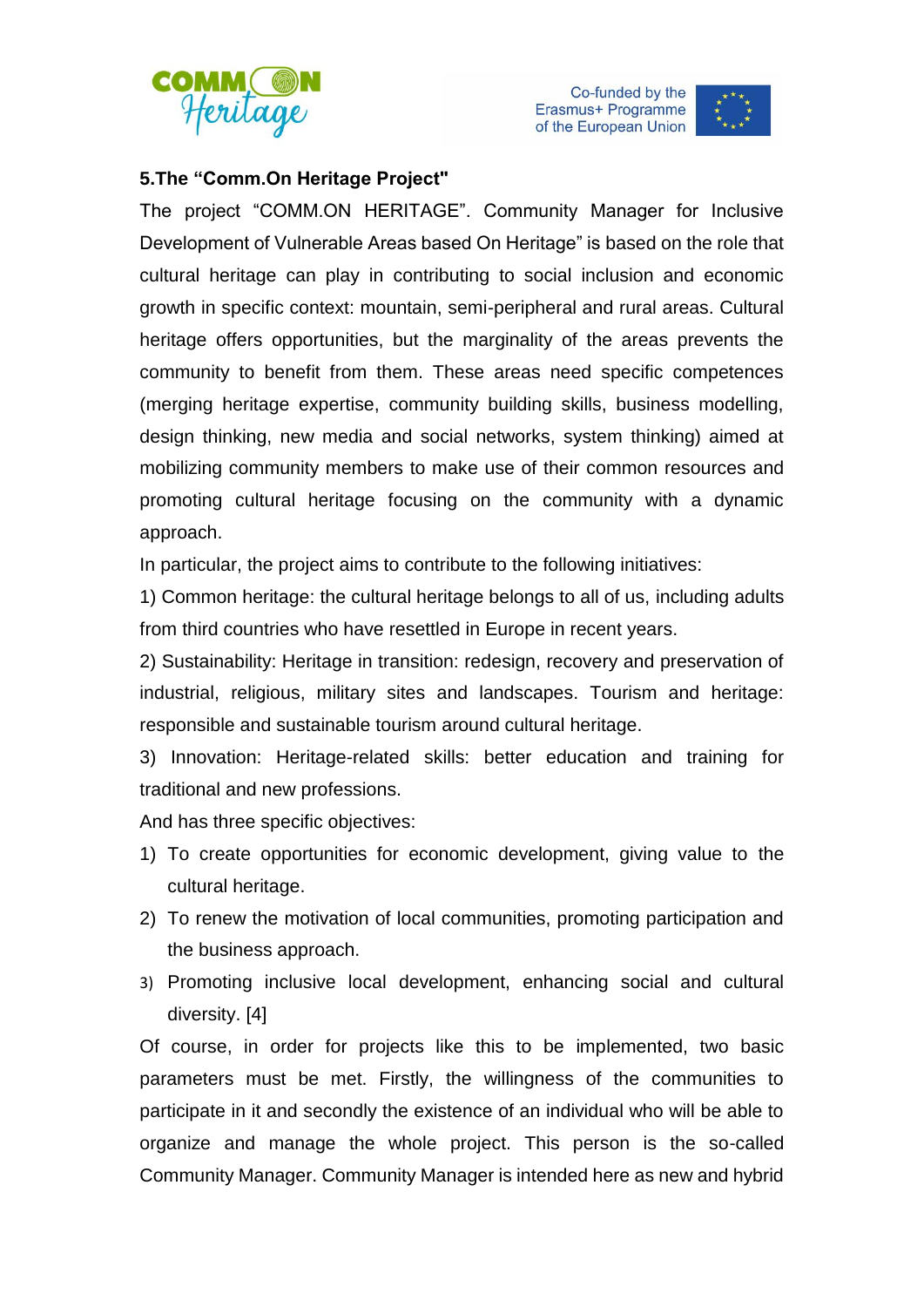



figure, from an organizational and professional point of view. He/she contributes in redefining several approaches connected with community and territorial development and he/she take the leadership at several levels:

• in the organization in which the community manager works

• in the local community in which he/she interacts with local leaders

• in open innovation processes, which requires to reinvent organizational models.

The community manager works in a new and fluid environment, because his/her task is the promotion of change and innovation.

### **6.The example of Karitsa village**

At the end of 2019 a small shelter for minor unaccompanied refugees was set up in Karitsa as was done in other similar areas around Greece. The locals did not want the young refugees to settle in their village and resisted fiercely in many ways. They staged protests, blocked roads, wrote articles in the local press and expressed their dissatisfaction to the local authorities in a rather repressive way. Some residents addressed the children with racist comments, demanding that they should not appear in the village square and in fact the owner of one of the two mini markets in the village refused to sell them products (thank God the other one did not). Their main concern was that the young refugees would disrupt the peaceful life of the village with delinquent behaviors, thefts, robberies, etc. Of course, there were some residents who did not have a problem with children, but unfortunately, they were very few. As time went on the resistance of the locals diminished after they saw that nothing of what they initially feared was actually happening.

As mentioned above in the text, one of the main economic activities of the inhabitants is the cultivation of chestnuts. Chestnuts are harvested from mid-September until the end of October. The fruits are harvested from the soil. It can be done either by hand or with suitable collection machines, but in our country, it is done primarily by hand. [5]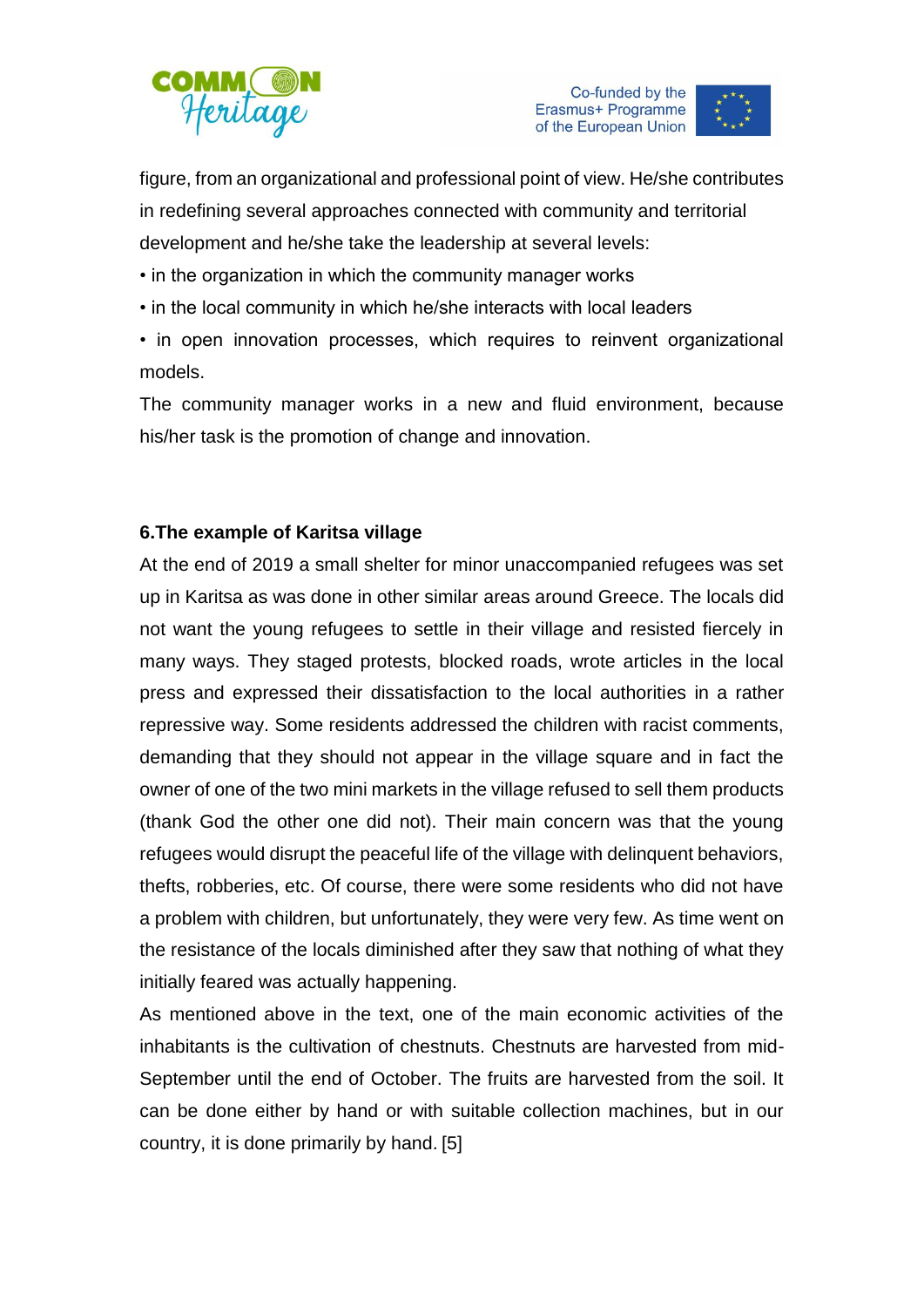





So, in September 2020 the locals were faced a very big problem which threatened to significantly affect their annual family budget. As the Nations severely restricted the movement of people from one country to another due to the coronavirus pandemic, the seasonal land workers who traditionally used to come from neighboring countries (Albania, Bulgaria, etc.) for chestnuts harvesting were unable to do so. Due to this situation the locals had no choice but to look for workers among the young refugees. The teenagers, who were in great need of money, responded immediately and worked hard showing great zeal.

From then on, since everyone had to work together during the harvesting process, everything changed for both sides. On the one hand, the locals felt that they helped by providing paid work and saw that the children were not what they initially thought, and on the other hand, the children saved some money while managing to integrate into a hostile society. That's it! An early version of the "Comm.On Heritage Project" was accidentally implemented.

At this point, we must mention that in this case the role of community manager was played by the coordinator of the shelter who had minors' custody and also handled all the proceedings between the stakeholders.

# **7. Conclusion**

As we can see from what is written above, the fundamental right of people to access equal rights and opportunities is not a given and in fact depends on a number of factors such as area of residence, environmental - climatic conditions, existing infrastructures, economic activity, level of education, etc. It is therefore understood how great need there is for the existence of new tools such as the "Comm.On Heritage Project" capable of doing case analysis and evaluation, creating ways of cooperation, promoting innovation in entrepreneurship and making appropriate use of human resources, if we want there to be significant chances for a better future. In the end we could say that many times life itself shows us the way, as long as we humans have our eyes wide open to see it.